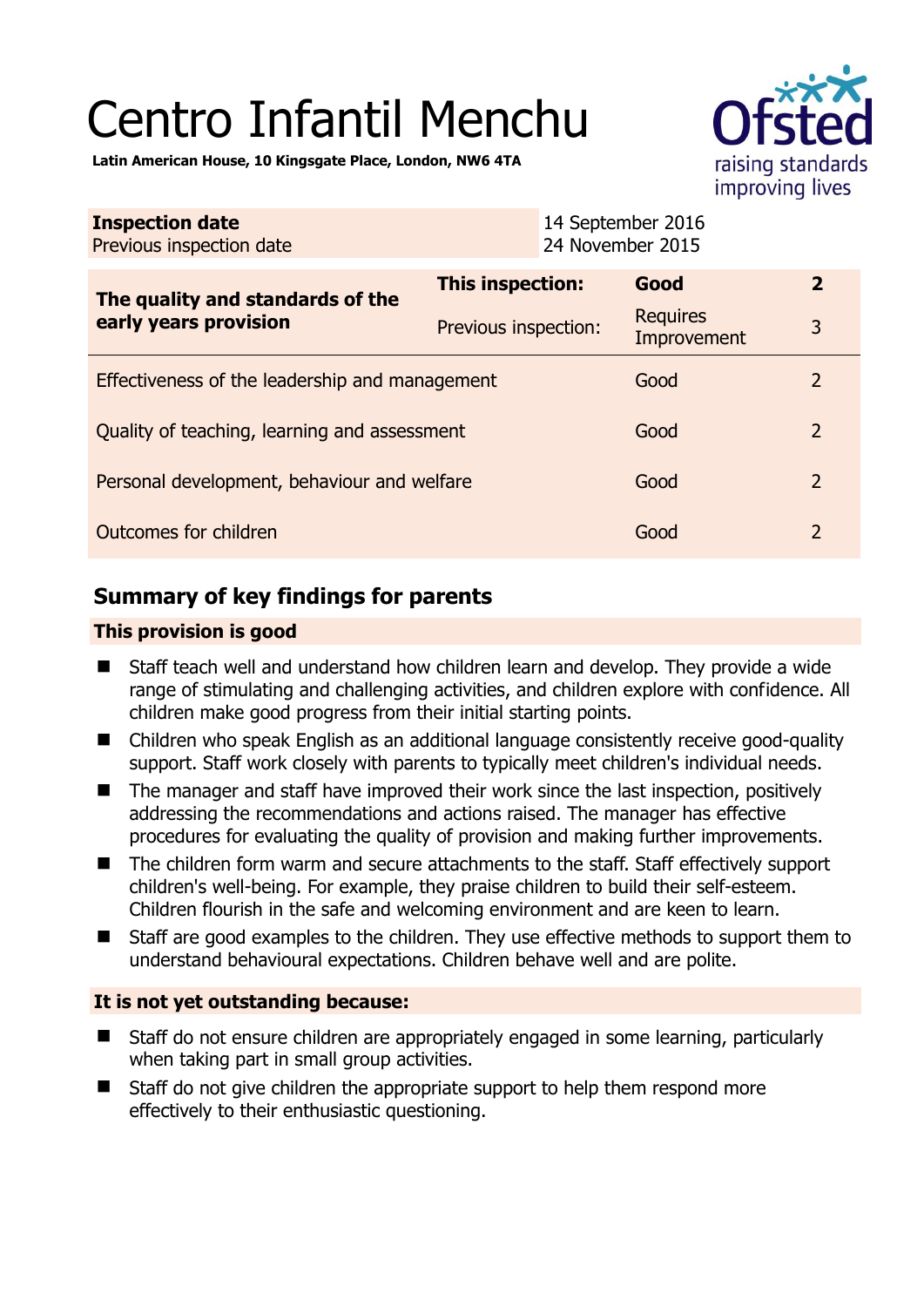## **What the setting needs to do to improve further**

#### **To further improve the quality of the early years provision the provider should:**

- ensure that children are appropriately helped to extend their learning, particularly when involved in small group activities
- help children to have the appropriate support they need to respond to questions and to share their knowledge and ideas.

#### **Inspection activities**

- The inspector observed the quality of teaching during activities and assessed the impact this has on children's learning.
- The inspector engaged in discussions with the staff and children at appropriate times throughout the inspection.
- The inspector held meetings with the nursery manager and looked at relevant documentation, such as the nursery's self-evaluation and evidence of the suitability checks for staff.
- The inspector conducted a joint observation with the manager and discussed the outcomes of an activity with her.
- The inspector took account of some written views from parents.

#### **Inspector**

Laxmi Patel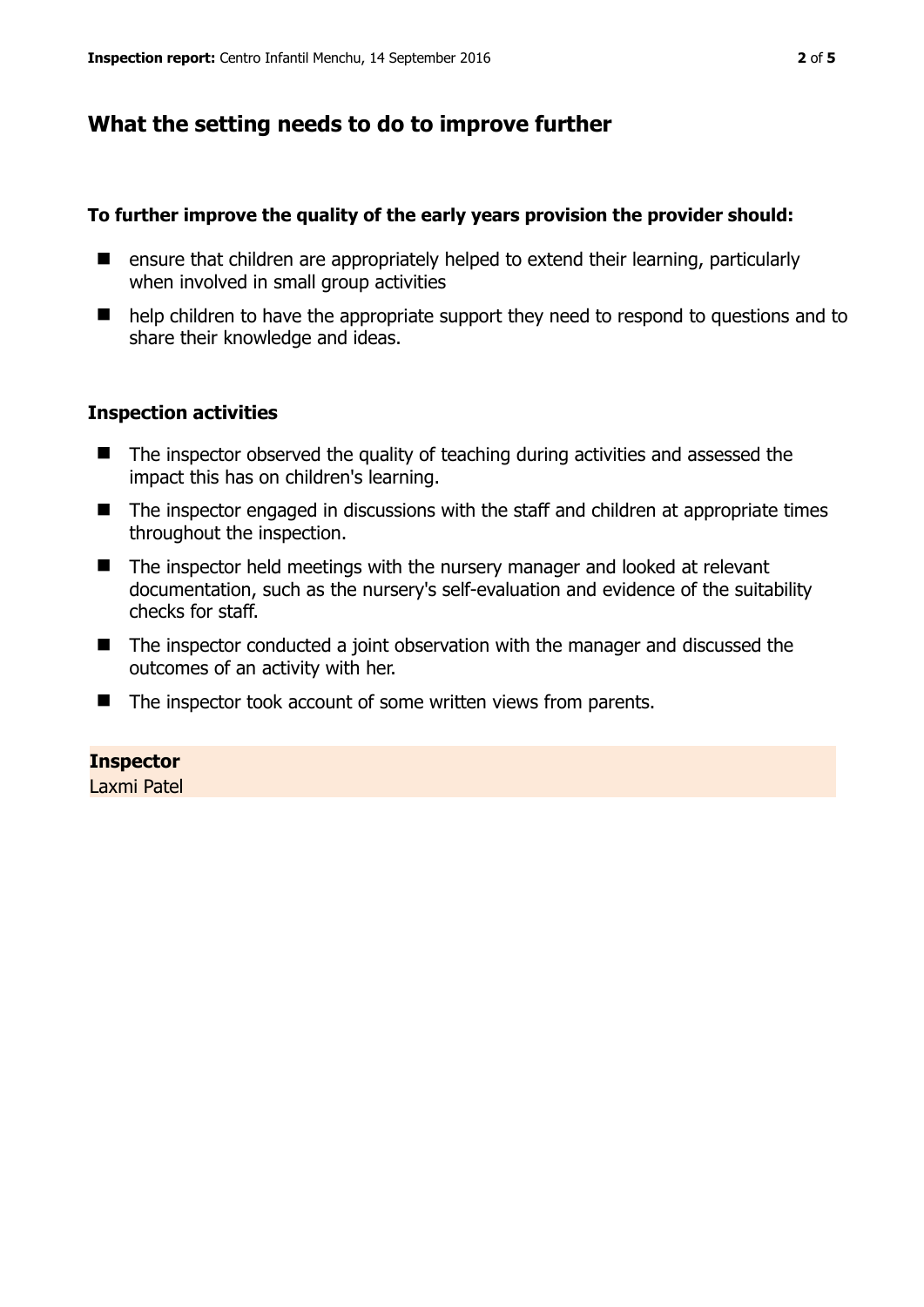# **Inspection findings**

## **Effectiveness of the leadership and management is good**

Safeguarding is effective. Staff know what to do in the event of any concerns for children's safety and welfare. Appropriate and effective recruitment and vetting procedures help to ensure that staff are suitable for their role. The manager provides effective support for staff. For example, through supervision meetings and the opportunity of training to improve their expertise. There are good partnerships with parents and professionals to help support continuity in children's learning and development. For example, staff share information about the children, which helps parents to support their children's learning at home. Children's individual progress is checked to identify any gaps in their learning and development. This ensures children receive any additional support they may need.

## **Quality of teaching, learning and assessment is good**

Key persons know their children well. They make good use of information from parents to help children settle in quickly and feel confident. For example, staff communicate and uses words in children's home languages to support their communication and to help build a relationship with them. Staff typically use a wide range of resources well to motivate children's interest. For example, the children used exciting ingredients to make soup for lunch. The activity positively encouraged the children to use of their senses and encouraged children's mathematical understanding, listening skills and turn taking. Children thoroughly enjoy their imaginative play. For example, they use the role-play area as a hospital and create a 'beach'. Staff support children's early reading skills effectively. For example, children enjoy listening to stories and show they understand how the story develops.

#### **Personal development, behaviour and welfare are good**

Staff raise children's awareness of the differences between people and help them to celebrate what makes them unique. Staff help children to learn about safety and healthy lifestyles. For example, they help children manage risks as they use a knife to cut vegetables. Staff make excellent use of the local parks and the natural environment to support children's well-being and physical development. The children have many opportunities to learn to take calculated risks, such running, climbing and balancing on logs. They develop incredibly strong physical skills.

#### **Outcomes for children are good**

Children gain the skills that prepare them well for school. They are sociable, confident and independent in their play. They have good concentration skills when listening to instructions and most engage in their play activities. Children learn to count, recognise shapes and colours, and can identify their name. They listen attentively to stories.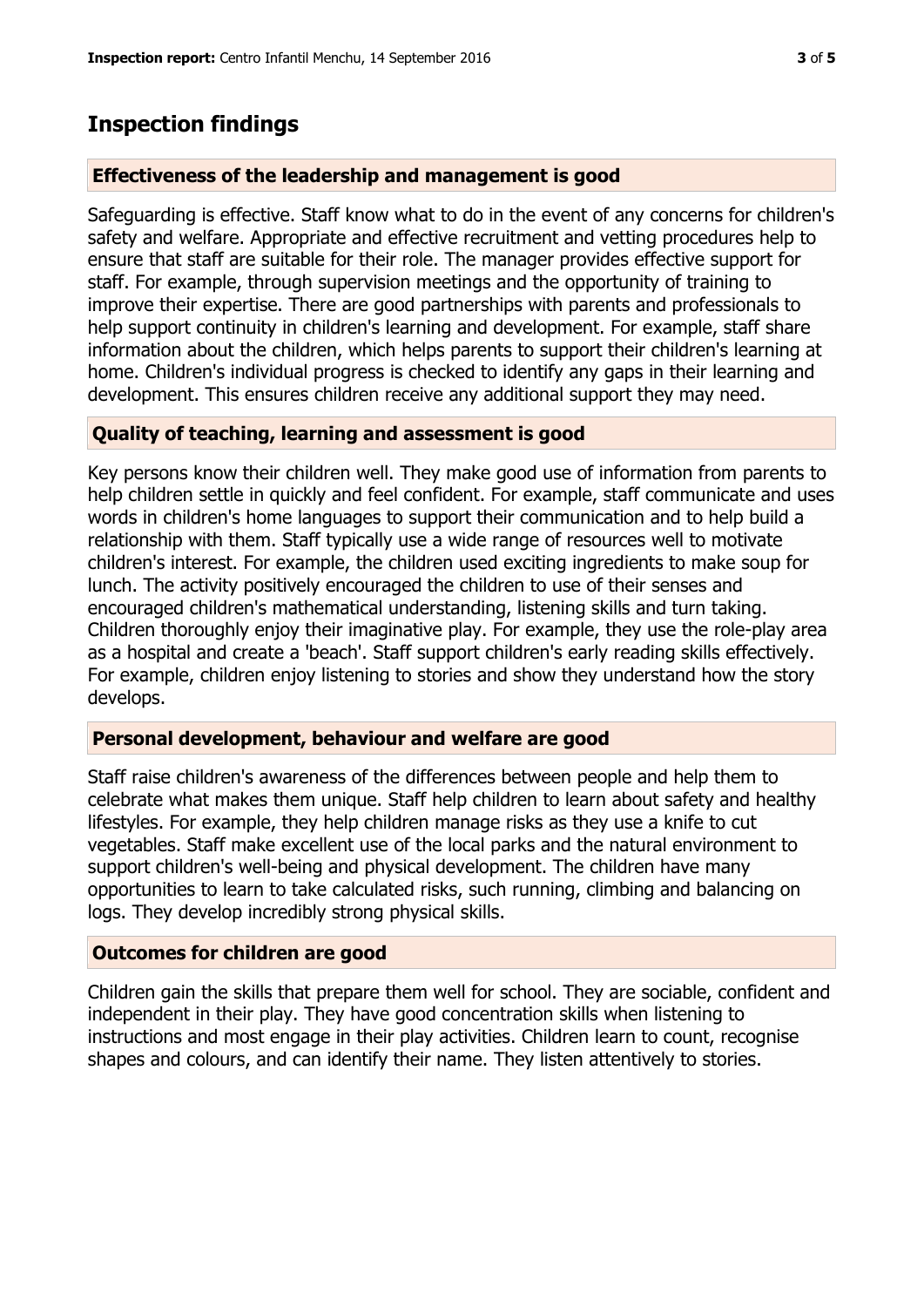## **Setting details**

| Unique reference number                             | EY397443                 |
|-----------------------------------------------------|--------------------------|
| <b>Local authority</b>                              | Camden                   |
| <b>Inspection number</b>                            | 1033383                  |
| <b>Type of provision</b>                            | Full-time provision      |
| Day care type                                       | Childcare - Non-Domestic |
| <b>Registers</b>                                    | Early Years Register     |
| Age range of children                               | $2 - 5$                  |
| <b>Total number of places</b>                       | 18                       |
| Number of children on roll                          | 22                       |
| <b>Name of registered person</b>                    | Latin American House     |
| <b>Registered person unique</b><br>reference number | RP529157                 |
| Date of previous inspection                         | 24 November 2015         |
| <b>Telephone number</b>                             | 0207 372 8653            |

Centro Infantil Menchu re-registered in 2009. It is a bilingual nursery and it is run by the Latin-American House. The nursery operates in Kilburn within the London Borough of Camden. The nursery operates each weekday from 8am to 6pm for 48 weeks of the year. The nursery employs five staff, including the manager. Three staff hold an early years qualification at level 3 and one has qualified teacher status. The nursery is in receipt of funding for the provision of free early education for children aged three and four years.

This inspection was carried out by Ofsted under sections 49 and 50 of the Childcare Act 2006 on the quality and standards of provision that is registered on the Early Years Register. The registered person must ensure that this provision complies with the statutory framework for children's learning, development and care, known as the early years foundation stage.

Any complaints about the inspection or the report should be made following the procedures set out in the guidance 'Complaints procedure: raising concerns and making complaints about Ofsted', which is available from Ofsted's website: www.gov.uk/government/organisations/ofsted. If you would like Ofsted to send you a copy of the guidance, please telephone 0300 123 4234, or email enquiries@ofsted.gov.uk.